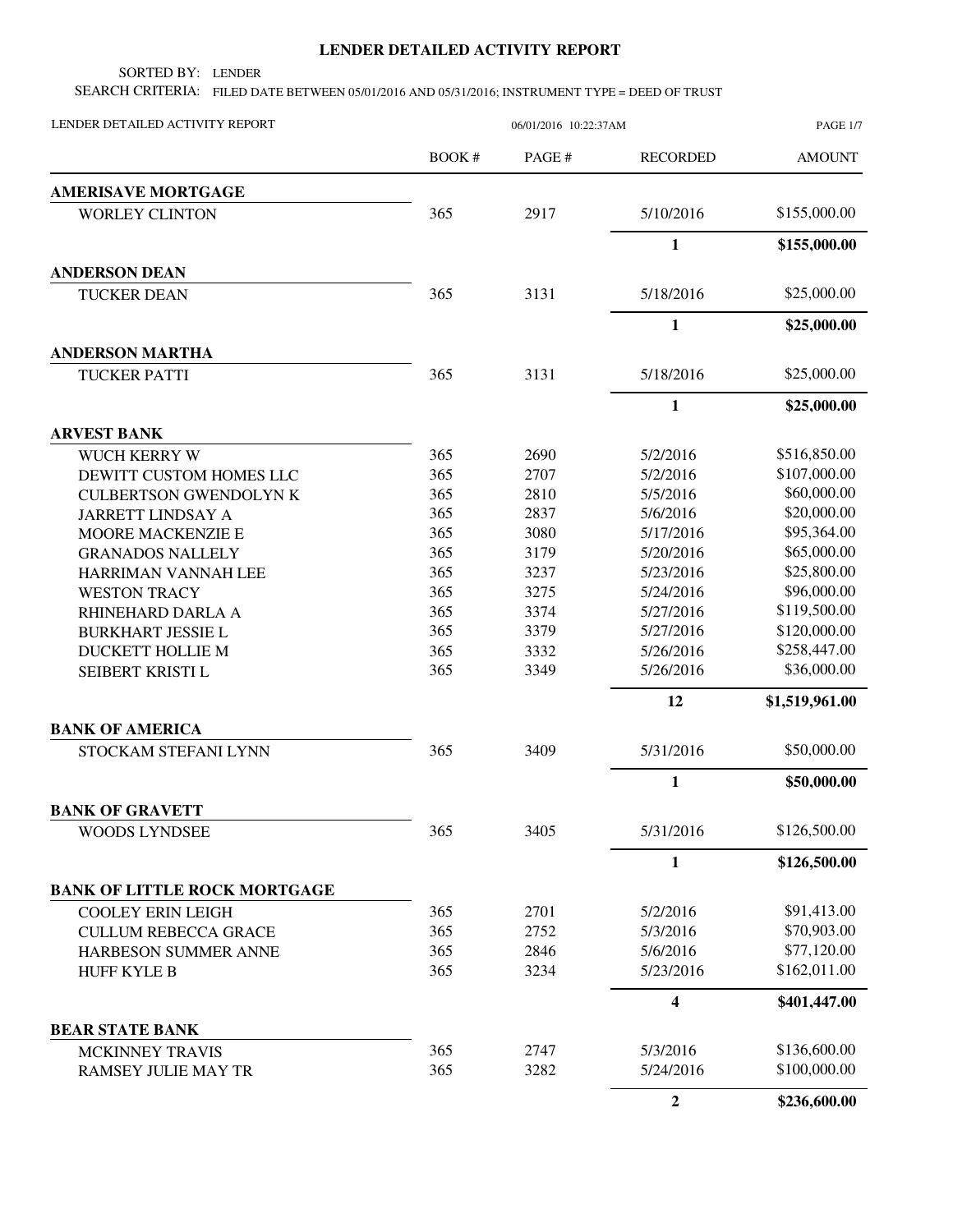| LENDER DETAILED ACTIVITY REPORT |  |
|---------------------------------|--|

06/01/2016 10:22:37AM

PAGE 2/7

|                                             | <b>BOOK#</b> | PAGE#        | <b>RECORDED</b>         | <b>AMOUNT</b>              |
|---------------------------------------------|--------------|--------------|-------------------------|----------------------------|
| <b>BLUCURRENT CREDIT UNION</b>              |              |              |                         |                            |
| <b>HOLT BILLY W</b>                         | 365          | 2750         | 5/3/2016                | \$74,800.00                |
| <b>KEYSER VALERIE M</b>                     | 365          | 3053         | 5/16/2016               | \$121,250.00               |
|                                             |              |              | $\overline{2}$          | \$196,050.00               |
| <b>CARRINGTON MORTGAGE SERVICES</b>         |              |              |                         |                            |
| <b>LOONEY MICHAEL P</b>                     | 365          | 3189         | 5/20/2016               | \$122,450.00               |
|                                             |              |              | $\mathbf{1}$            | \$122,450.00               |
| <b>CHURCHILL MORTGAGE</b>                   |              |              |                         |                            |
| <b>MARTA LAUREN C</b>                       | 365          | 3196         | 5/20/2016               | \$329,062.00               |
|                                             |              |              | 1                       | \$329,062.00               |
| <b>COHU PATRICIA RAYE</b>                   |              |              |                         |                            |
| HUBCO INVESTMENTS, LLC                      | 365          | 3442         | 5/31/2016               | \$25,000.00                |
|                                             |              |              | $\mathbf{1}$            | \$25,000.00                |
| <b>COMMUNITY BANK &amp; TRUST</b>           |              |              |                         |                            |
| <b>LOWE DANA DARLENE</b>                    | 365          | 3076         | 5/16/2016               | \$51,500.00                |
| <b>TALBERT KOLINA ARIEL</b>                 | 365          | 3389         | 5/27/2016               | \$100,000.00               |
|                                             |              |              | $\overline{2}$          | \$151,500.00               |
| <b>COMMUNITY BANK AND TRUST</b>             |              |              |                         |                            |
| <b>CHILDERS BENJAMIN LEE</b>                | 365          | 2708         | 5/2/2016                | \$177,460.00               |
| <b>MAYER KAROL E</b>                        | 365          | 2932         | 5/10/2016               | \$52,899.00                |
| <b>GRASSI MARTA P</b>                       | 365          | 3186         | 5/20/2016               | \$54,158.00                |
|                                             |              |              | $\overline{\mathbf{3}}$ | \$284,517.00               |
| DAS ACQUISITION COMPANY                     |              |              |                         |                            |
| <b>SMITH SAM</b>                            | 365          | 3378         | 5/27/2016               | \$135,755.00               |
|                                             |              |              | $\mathbf{1}$            | \$135,755.00               |
| <b>FCS FINANCIAL</b>                        |              |              |                         |                            |
| YANG JA JADE                                | 365          | 2931         | 5/10/2016               | \$65,500.00                |
| <b>COPLEY CANDACE LEIGH</b>                 | 365          | 3042         | 5/16/2016               | \$41,900.00                |
| <b>BAIRD LESLIE</b>                         | 365          | 3063         | 5/16/2016               | \$203,500.00               |
| <b>BURCH JAMES W</b><br><b>KILLION RENE</b> | 365<br>365   | 3272<br>3370 | 5/24/2016<br>5/27/2016  | \$63,800.00<br>\$93,500.00 |
|                                             |              |              | 5                       | \$468,200.00               |
| <b>FIRST COMMUNITY BANK</b>                 |              |              |                         |                            |
| HUTCHENS STEPHANIE K                        | 365          | 2714         | 5/2/2016                | \$75,600.00                |
| <b>HINES WILLIAM</b>                        | 365          | 2715         | 5/2/2016                | \$35,000.00                |
| GIBBENS CONSTRUCTION AND PROPERTIES, L      | 365          | 2895         | 5/9/2016                | \$96,850.00                |
| HENSON JENNIFER R                           | 365          | 3101         | 5/17/2016               | \$73,520.00                |
| PETERS JIMMIE G                             | 365          | 3144         | 5/18/2016               | \$117,800.00               |
| HUTCHENS STEPHANIE K                        | 365          | 3172         | 5/20/2016               | \$75,600.00                |
| 817 NEOSHO, LLC                             | 365          | 3266         | 5/24/2016               | \$119,665.15               |
| LUAPULA LLOYD M                             | 365          | 3340         | 5/26/2016               | \$92,133.00                |
| PATTERSON CAROLYN SUE                       | 365          | 3407         | 5/31/2016               | \$30,000.00                |
| <b>MAGDALENO ASHLEY R</b>                   | 365          | 3439         | 5/31/2016               | \$118,149.00               |
|                                             |              |              | 10                      | \$834,317.15               |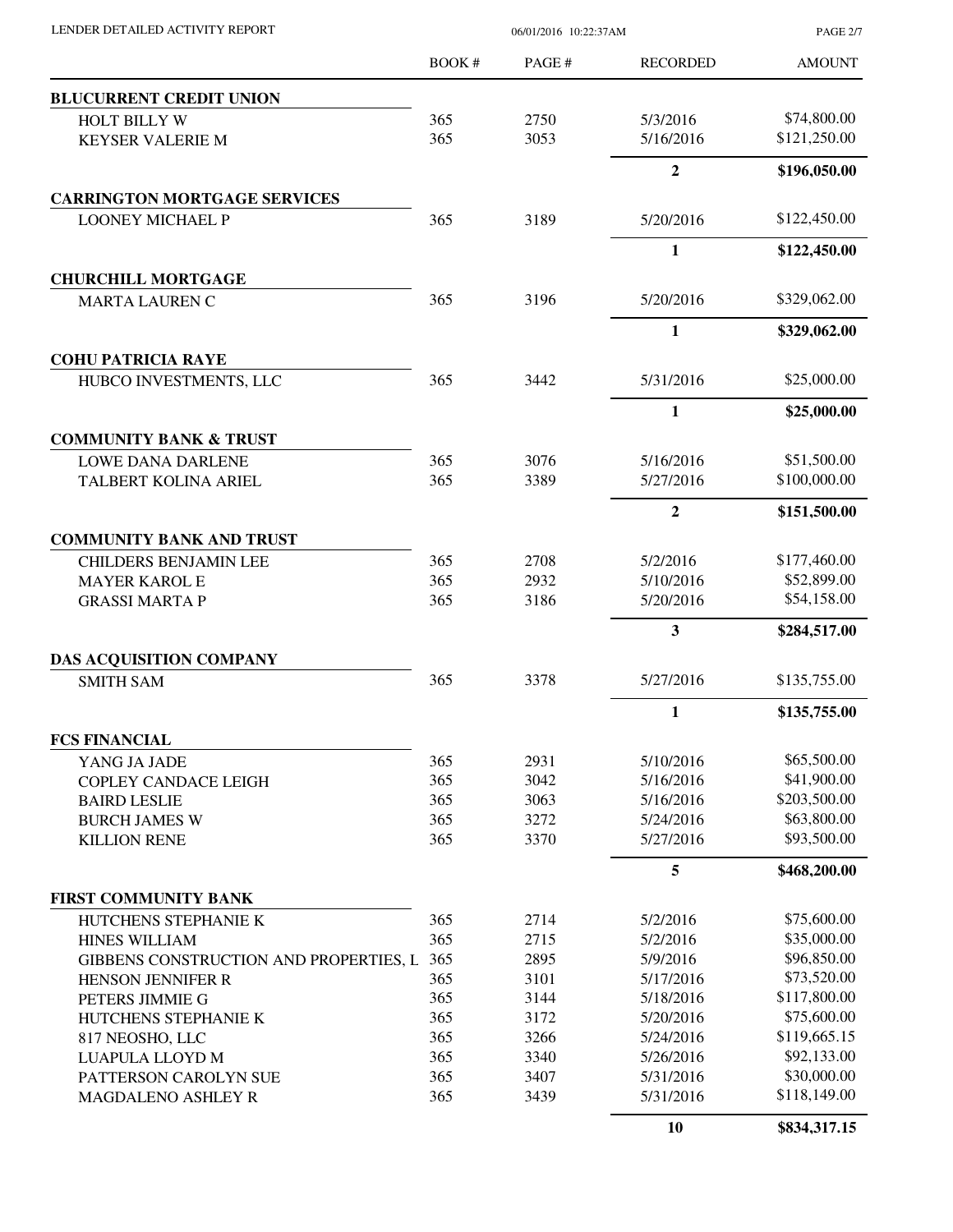PAGE 3/7

|                                                             | <b>BOOK#</b> | PAGE# | <b>RECORDED</b> | <b>AMOUNT</b>   |
|-------------------------------------------------------------|--------------|-------|-----------------|-----------------|
| FIRST NATIONAL BANK OF OMAHA                                |              |       |                 |                 |
| 180 NEOSHO, LLC                                             | 365          | 3213  | 5/23/2016       | 45,000,000.00   |
|                                                             |              |       | $\mathbf{1}$    | \$45,000,000.00 |
| <b>FLAT BRANCH MORTGAGE</b>                                 |              |       |                 |                 |
| <b>BULLARD MICHAEL</b>                                      | 365          | 2682  | 5/2/2016        | \$135,732.00    |
| <b>KESLER HEATHER ROCHELLE</b>                              | 365          | 2710  | 5/2/2016        | \$349,000.00    |
| <b>GORDON CHELSEA N</b>                                     | 365          | 2843  | 5/6/2016        | \$73,641.00     |
| PENA LISA                                                   | 365          | 2850  | 5/6/2016        | \$243,871.00    |
| <b>REDDEN BRETT N</b>                                       | 365          | 3067  | 5/16/2016       | \$119,000.00    |
| THURGOOD JASON R                                            | 365          | 3069  | 5/16/2016       | \$171,000.00    |
| ROBERTS WANDA L                                             | 365          | 3078  | 5/16/2016       | \$136,000.00    |
| <b>BURWELL JENNIFER J</b>                                   | 365          | 3119  | 5/18/2016       | \$122,580.00    |
| <b>GREEN KRISTIN</b>                                        | 365          | 3122  | 5/18/2016       | \$161,200.00    |
| <b>SNYDER SUNNY BROOKE</b>                                  | 365          | 3199  | 5/20/2016       | \$154,757.00    |
| <b>BAKER QUENTIN T</b>                                      | 365          | 3201  | 5/20/2016       | \$77,425.00     |
| <b>WASSON WHITNEY</b>                                       | 365          | 3205  | 5/23/2016       | \$200,925.00    |
| <b>JACOBS CLYTA H F</b>                                     | 365          | 3432  | 5/31/2016       | \$164,957.00    |
|                                                             |              |       | 13              | \$2,110,088.00  |
|                                                             |              |       |                 |                 |
| FREEDOM BANK OF SOUTHERN MISSOURI<br><b>MYERS KELLY LEE</b> | 365          | 2759  | 5/3/2016        | \$528,000.00    |
|                                                             |              |       | $\mathbf{1}$    | \$528,000.00    |
| <b>GATEWAY MORTGAGE GROUP</b>                               |              |       |                 |                 |
| <b>BROWN SARAH</b>                                          | 365          | 2699  | 5/2/2016        | \$133,536.00    |
| <b>TOYE LETTA</b>                                           | 365          | 2857  | 5/9/2016        | \$127,056.00    |
| <b>CARPENTER LISA R</b>                                     | 365          | 2896  | 5/9/2016        | \$166,725.00    |
| <b>HARRIS ALICIA L</b>                                      | 365          | 3247  | 5/23/2016       | \$102,313.00    |
| <b>QUATTLEBAUM CHRISTOPHER D</b>                            | 365          | 3319  | 5/26/2016       | \$150,000.00    |
| <b>HAMES MARIA F</b>                                        | 365          | 3414  | 5/31/2016       | \$132,339.00    |
| <b>GRIFFIN TIFFANY</b>                                      | 365          | 3435  | 5/31/2016       | \$170,050.00    |
|                                                             |              |       |                 |                 |
| <b>GREAT PLAINS FEDERAL CREDIT UNION</b>                    |              |       | 7               | \$982,019.00    |
| <b>SIMPSON E SHARON</b>                                     | 365          | 3061  | 5/16/2016       | \$128,000.00    |
|                                                             |              |       | $\mathbf{1}$    | \$128,000.00    |
| <b>HOMETOWN BANK</b>                                        |              |       |                 |                 |
| VANLUE JORDAN C                                             | 365          | 2808  | 5/5/2016        | \$215,000.00    |
| <b>COOK LORI M</b>                                          | 365          | 2883  | 5/9/2016        | \$138,500.00    |
| <b>STILES WENDY</b>                                         | 365          | 2892  | 5/9/2016        | \$39,000.00     |
| <b>AKERS KIMBERLY M-</b>                                    | 365          | 2920  | 5/10/2016       | \$173,500.00    |
| <b>LANEY STEPHANIE</b>                                      | 365          | 2929  | 5/10/2016       | \$168,000.00    |
| DREYER SHELLY C                                             | 365          | 3020  | 5/16/2016       | \$344,000.00    |
| <b>FORD BARBARA</b>                                         | 365          | 3159  | 5/19/2016       | \$130,000.00    |
| <b>FORD BARBARA</b>                                         | 365          | 3160  | 5/19/2016       | \$70,700.00     |
| <b>OSBORNE MELISSA</b>                                      | 365          | 3230  | 5/23/2016       | \$180,000.00    |
| <b>STEVE MOSER PROPERTIES LLC</b>                           | 365          | 3231  | 5/23/2016       | \$61,400.00     |
| <b>COOPER KATY</b>                                          | 365          | 3236  | 5/23/2016       | \$85,400.00     |
| PEREZ MIROSLAVA ELVIRA                                      | 365          | 3342  | 5/26/2016       | \$33,000.00     |
| <b>KELLY ALISHA N</b>                                       | 365          | 3348  | 5/26/2016       | \$109,250.00    |
|                                                             |              |       | 13              | \$1,747,750.00  |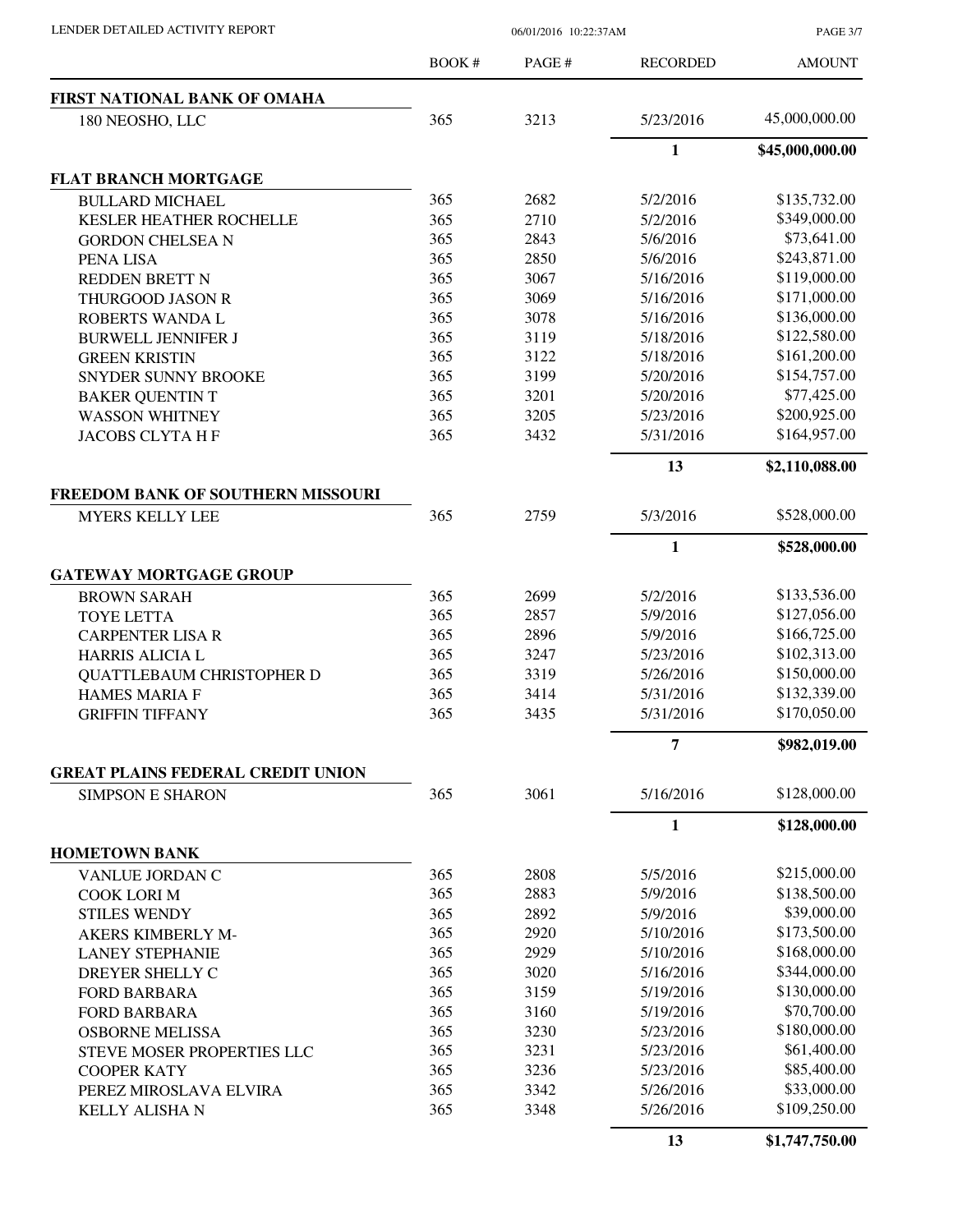| LENDER DETAILED ACTIVITY REPORT                           |              | 06/01/2016 10:22:37AM | <b>PAGE 4/7</b> |                |
|-----------------------------------------------------------|--------------|-----------------------|-----------------|----------------|
|                                                           | <b>BOOK#</b> | PAGE #                | <b>RECORDED</b> | <b>AMOUNT</b>  |
| JOPLIN METRO CREDIT UNION                                 |              |                       |                 |                |
| <b>STIGER JUDITH</b>                                      | 365          | 3024                  | 5/16/2016       | \$40,000.00    |
|                                                           |              |                       | 1               | \$40,000.00    |
| <b>KING SUSAN</b>                                         |              |                       |                 |                |
| <b>ANDREWS MELISSA</b>                                    | 365          | 3429                  | 5/31/2016       | \$165,000.00   |
|                                                           |              |                       | 1               | \$165,000.00   |
| <b>LAMAR BANK AND TRUST COMPANY</b><br><b>LANDRUM ANN</b> | 365          | 3115                  | 5/17/2016       | \$140,000.00   |
|                                                           |              |                       | 1               | \$140,000.00   |
| <b>MEGA CAPITAL FUNDING</b>                               |              |                       |                 |                |
| LITTRELL LINDSEY S                                        | 365          | 2791                  | 5/4/2016        | \$142,704.00   |
|                                                           |              |                       | 1               | \$142,704.00   |
| <b>MISSOURI MORTGAGE SOLUTIONS</b>                        |              |                       |                 |                |
| <b>DAVIS DEBERA D</b>                                     | 365          | 3038                  | 5/16/2016       | \$90,488.00    |
|                                                           |              |                       | 1               | \$90,488.00    |
| <b>NAVY FEDERAL CREDIT UNION</b><br><b>LANE SUSAN KAY</b> | 365          | 3240                  | 5/23/2016       | \$207,100.00   |
|                                                           |              |                       | 1               | \$207,100.00   |
| <b>ONE BANK &amp; TRUST</b>                               |              |                       |                 |                |
| <b>OZARK WOOD FIBER, LLC</b>                              | 365          | 3416                  | 5/31/2016       | \$2,500,000.00 |
|                                                           |              |                       | 1               | \$2,500,000.00 |
| <b>ONEREVERSE MORTGAGE</b>                                |              |                       |                 |                |
| <b>THORNTON GERALD DAVID</b>                              | 365          | 2783                  | 5/4/2016        | \$187,500.00   |
|                                                           |              |                       | 1               | \$187,500.00   |
| PARSONS LAURA BAILEY                                      |              |                       |                 |                |
| <b>KELLEY JAYDE</b>                                       | 365          | 3372                  | 5/27/2016       | \$40,000.00    |
|                                                           |              |                       | $\mathbf{1}$    | \$40,000.00    |
| PARSONS SAMUEL E<br>KELLEY GREGORY KENNETH                | 365          | 3372                  | 5/27/2016       | \$40,000.00    |
|                                                           |              |                       | $\mathbf{1}$    | \$40,000.00    |
| PEOPLES BANK                                              |              |                       |                 |                |
| MCLAUGHLIN BARBARA C                                      | 365          | 2688                  | 5/2/2016        | \$106,000.00   |
| <b>SMITH REBECCA</b>                                      | 365          | 2762                  | 5/4/2016        | \$83,750.00    |
| <b>BLAIR JILL N</b>                                       | 365          | 2774                  | 5/4/2016        | \$79,500.00    |
| PRIMROSE, LLC                                             | 365          | 2789                  | 5/4/2016        | \$150,000.00   |
| MCLAUGHLIN BARBARA C                                      | 365          | 2804                  | 5/5/2016        | \$11,925.00    |
| PITCHER ERIC                                              | 365          | 2806                  | 5/5/2016        | \$265,200.00   |
| PITCHER ERIC                                              | 365          | 2807                  | 5/5/2016        | \$12,000.00    |
| FERSON RANDY T                                            | 365          | 2831                  | 5/6/2016        | \$235,000.00   |
| FERSON RANDY T                                            | 365          | 2833                  | 5/6/2016        | \$235,000.00   |
| <b>WILSON KIMBERLY</b>                                    | 365          | 2937                  | 5/10/2016       | \$95,200.00    |
| <b>DEPOS ASHLEIGH N</b>                                   | 365          | 2942                  | 5/11/2016       | \$87,000.00    |
| <b>EDGERTON STEPHANIE L</b>                               | 365          | 3253                  | 5/24/2016       | \$192,000.00   |
| <b>EDGERTON STEPHANIE L</b>                               | 365          | 3254                  | 5/24/2016       | \$29,610.00    |
|                                                           |              |                       | 13              | \$1,582,185.00 |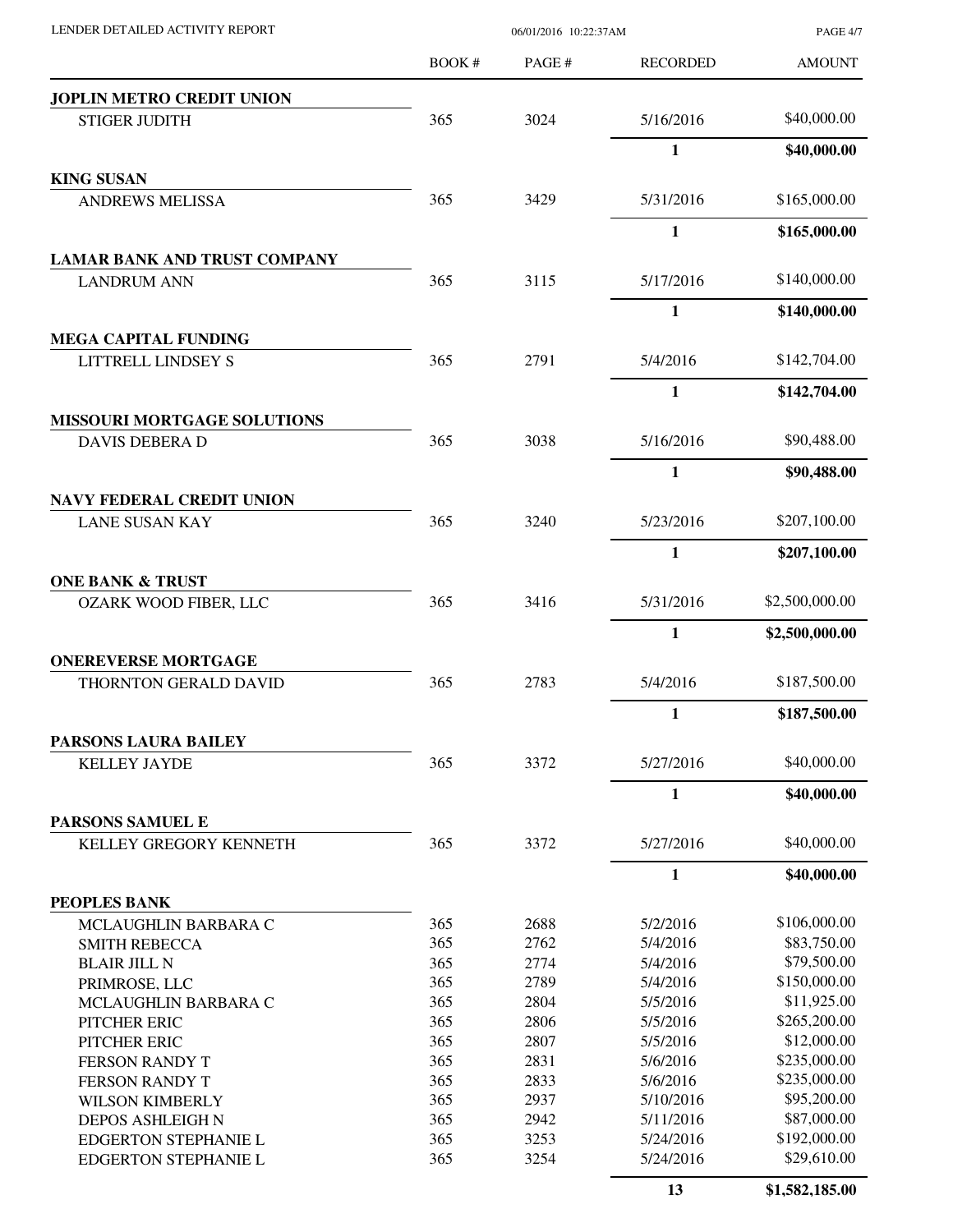| LENDER DETAILED ACTIVITY REPORT |  |
|---------------------------------|--|
|                                 |  |

06/01/2016 10:22:37AM

PAGE 5/7

|                                            | BOOK# | PAGE# | <b>RECORDED</b> | <b>AMOUNT</b> |
|--------------------------------------------|-------|-------|-----------------|---------------|
| <b>PINNACLE BANK</b>                       |       |       |                 |               |
| <b>COSS TIMMIE LEA</b>                     | 365   | 2686  | 5/2/2016        | \$171,200.00  |
| <b>SECRIST MATTHEW</b>                     | 365   | 2697  | 5/2/2016        | \$48,120.00   |
| <b>DURLING SHERRI K</b>                    | 365   | 3176  | 5/20/2016       | \$360,000.00  |
| <b>UPPAL GULSHAN</b>                       | 365   | 3317  | 5/26/2016       | \$240,000.00  |
|                                            |       |       | 4               | \$819,320.00  |
| <b>PNC MORTGAGE</b>                        |       |       |                 |               |
| <b>KOLB JIMMIE LOIS</b>                    | 365   | 3277  | 5/24/2016       | \$92,750.00   |
|                                            |       |       | $\mathbf{1}$    | \$92,750.00   |
| PREMIER HOME MORTGAGE                      |       |       |                 |               |
| <b>MASON BETTY L</b>                       | 365   | 2812  | 5/5/2016        | \$136,482.00  |
| <b>ESLICK ALICIA</b>                       | 365   | 2868  | 5/9/2016        | \$72,493.00   |
| <b>RIGGS NICOLE E</b>                      | 365   | 3085  | 5/17/2016       | \$80,951.00   |
| <b>ENGELBRECHT FREDERICK</b>               | 365   | 3142  | 5/18/2016       | \$201,286.00  |
| <b>COGGIN DEBORAH</b>                      | 365   | 3222  | 5/23/2016       | \$72,000.00   |
| <b>WILLIAM BEVERLY</b>                     | 365   | 3400  | 5/27/2016       | \$83,907.00   |
|                                            |       |       | 6               | \$647,119.00  |
| <b>QUICKEN LOANS</b>                       |       |       |                 |               |
| <b>FEAGANS RACHEL</b>                      | 365   | 2760  | 5/3/2016        | \$89,336.00   |
| PARKER DON H                               | 365   | 2952  | 5/11/2016       | \$104,774.00  |
| WILLIAMS TODD ALAN                         | 365   | 3133  | 5/18/2016       | \$158,855.00  |
| <b>BRIDGES COLLETTE R</b>                  | 365   | 3171  | 5/19/2016       | \$171,453.00  |
| DEPAUL FRANK D                             | 365   | 3232  | 5/23/2016       | \$130,340.00  |
|                                            |       |       | 5               | \$654,758.00  |
| ROYAL UNITED MORTGAGE                      |       |       |                 |               |
| <b>GROSS KATHERINE O</b>                   | 365   | 3050  | 5/16/2016       | \$84,045.00   |
| HANCOCK ALICIA L                           | 365   | 3174  | 5/20/2016       | \$116,800.00  |
| <b>ARMSTRONG PAULA</b>                     | 365   | 3314  | 5/26/2016       | \$93,000.00   |
|                                            |       |       | 3               | \$293,845.00  |
| <b>SCHNELLE INVESTMENT PROPERTIES, LLC</b> |       |       |                 |               |
| <b>MCKINNEY TRAVIS</b>                     | 365   | 2748  | 5/3/2016        | \$34,400.00   |
|                                            |       |       | 1               | \$34,400.00   |
| <b>SECRETARY OF HOUSING</b>                |       |       |                 |               |
| THORNTON GERALD DAVID                      | 365   | 2784  | 5/4/2016        | \$187,500.00  |
|                                            |       |       | $\mathbf{1}$    | \$187,500.00  |
| <b>SECURITY BANK AND TRUST</b>             |       |       |                 |               |
| <b>WILSON MISHA</b>                        | 365   | 2886  | 5/9/2016        | \$350,000.00  |
|                                            |       |       | $\mathbf{1}$    | \$350,000.00  |
| <b>SECURITY BANK OF SOUTHWEST MISSOURI</b> |       |       |                 |               |
| <b>EVANS DIANNA</b>                        | 365   | 3386  | 5/27/2016       | \$55,000.00   |
|                                            |       |       | $\mathbf{1}$    | \$55,000.00   |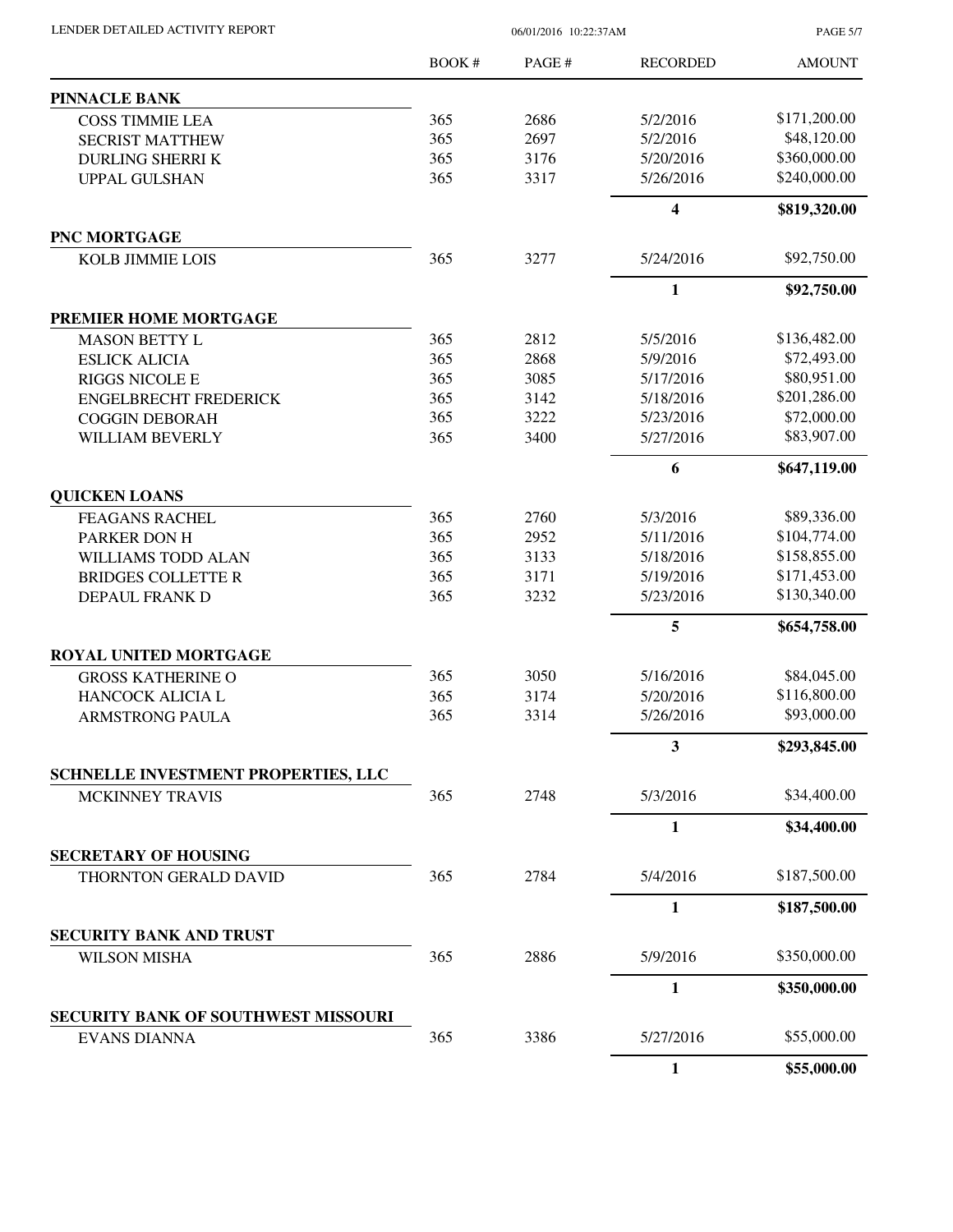PAGE 6/7

|                                                     | <b>BOOK#</b> | PAGE # | <b>RECORDED</b> | <b>AMOUNT</b>  |
|-----------------------------------------------------|--------------|--------|-----------------|----------------|
| <b>SIMMONS BANK</b>                                 |              |        |                 |                |
| SATTERFIELD BRENDA L                                | 365          | 2946   | 5/11/2016       | \$78,663.00    |
| <b>RAMIREZ RONDA R</b>                              | 365          | 3082   | 5/17/2016       | \$71,979.00    |
| <b>DUNCAN DANIELLE V</b>                            | 365          | 3313   | 5/26/2016       | \$96,143.00    |
| <b>FERGUSON INDIA R</b>                             | 365          | 3328   | 5/26/2016       | \$48,000.00    |
| <b>HALL AMANDA J</b>                                | 365          | 3437   | 5/31/2016       | \$144,027.00   |
|                                                     |              |        | 5               | \$438,812.00   |
| <b>SIMS BILL</b>                                    | 365          | 3287   |                 | \$6,000.00     |
| <b>ROBERTS GAROLD D</b>                             |              |        | 5/24/2016       |                |
|                                                     |              |        | 1               | \$6,000.00     |
| <b>SIMS MARY ELLEN</b><br>WEBB BRYAN W              | 365          | 3287   | 5/24/2016       | \$6,000.00     |
|                                                     |              |        | $\mathbf{1}$    | \$6,000.00     |
| SOUTHWEST MISSOURI BANK                             |              |        |                 |                |
| <b>METCALF MELANIE</b>                              | 365          | 2684   | 5/2/2016        | \$33,000.00    |
| <b>HOOD RODNEY R</b>                                | 365          | 2723   | 5/3/2016        | \$30,000.00    |
| <b>DOBSON CHERYL</b>                                | 365          | 2734   | 5/3/2016        | \$63,650.00    |
| METCALF MELANIE D                                   | 365          | 2793   | 5/4/2016        | \$33,000.00    |
| <b>DUMAS SHARON A</b>                               | 365          | 2800   | 5/5/2016        | \$30,000.00    |
| <b>DUQUETTE CARL</b>                                | 365          | 2827   | 5/6/2016        | \$45,000.00    |
| <b>CARPENTER ASHLEY</b>                             | 365          | 2840   | 5/6/2016        | \$156,000.00   |
| <b>BUSSEY RICK</b>                                  | 365          | 2841   | 5/6/2016        | \$39,000.00    |
| WADDELL ZACKARY J                                   | 365          | 2878   | 5/9/2016        | \$93,279.00    |
| <b>CULBERTSON GWENDOLYN K</b>                       | 365          | 2927   | 5/10/2016       | \$287,000.00   |
| <b>SHEMBER ROBIN S</b>                              | 365          | 3056   | 5/16/2016       | \$116,844.00   |
| MILLMAN MARY DANA                                   | 365          | 3139   | 5/18/2016       | \$41,520.00    |
| <b>BRANCH RYAN</b>                                  | 365          | 3225   | 5/23/2016       | \$135,000.00   |
| MCBRYDE ANNA M                                      | 365          | 3392   | 5/27/2016       | \$78,400.00    |
| KISSEL MARY E BETSY                                 | 365          | 3397   | 5/27/2016       | \$8,960.00     |
| DEMENT JOYCE E                                      | 365          | 3326   | 5/26/2016       | \$50,000.00    |
|                                                     |              |        | 16              | \$1,240,653.00 |
| STARRETT CINDY A                                    |              |        |                 |                |
| <b>GH PROPERTIES, INC</b>                           | 365          | 3362   | 5/27/2016       | \$0.00         |
|                                                     |              |        | $\mathbf{1}$    | \$0.00         |
| <b>STARRETT JOHN L</b>                              |              |        |                 |                |
| <b>GH PROPERTIES, INC</b>                           | 365          | 3362   | 5/27/2016       | \$0.00         |
|                                                     |              |        | 1               | \$0.00         |
| STONEGATE MORTGAGE                                  |              |        |                 |                |
| <b>BARTON BILLIE</b>                                | 365          | 2704   | 5/2/2016        | \$75,500.00    |
|                                                     |              |        | $\mathbf{1}$    | \$75,500.00    |
| <b>SWEM DANIEL W</b><br><b>GOMEZ ROBERTO BERNAL</b> | 365          | 3264   | 5/24/2016       | \$2,000.00     |
|                                                     |              |        | 1               | \$2,000.00     |
| <b>SWEM LASHAY</b>                                  |              |        |                 |                |
| <b>COLIN MODESTA SILVA</b>                          | 365          | 3264   | 5/24/2016       | \$2,000.00     |
|                                                     |              |        | $\mathbf{1}$    | \$2,000.00     |